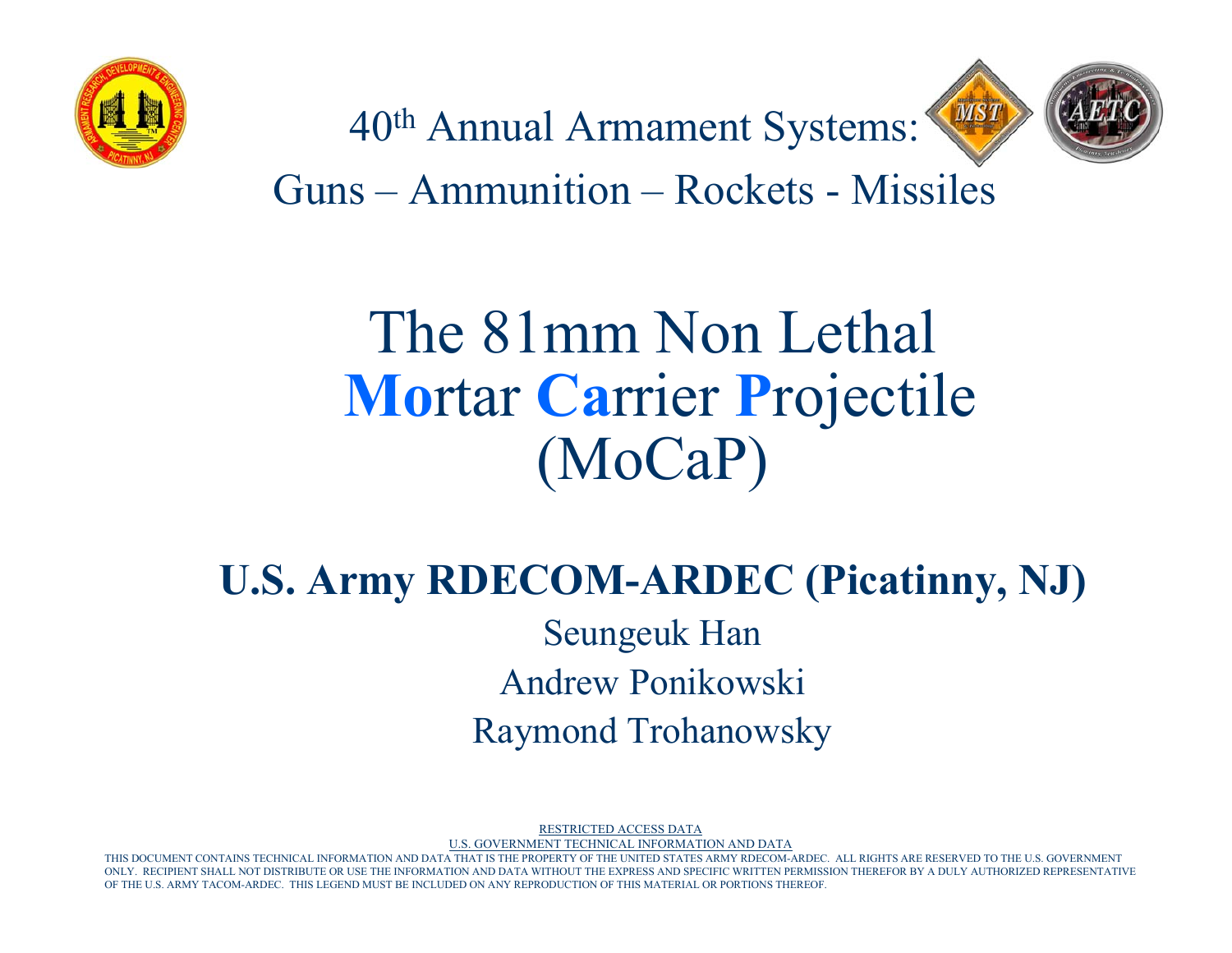





♦ In May 1999, the Joint Non-Lethal Weapons Directorate (JNLWD) initiated investigation of the long range delivery of non lethal payloads**.**

♦ One year later, RDECOM-ARDEC was asked by JNLWD to oversee the program.

♦ RDECOM-ARDEC has been devoted to find ways to meet a Terminal Kinetic Energy Criterion of 58 ft-lbs.

♦ RDECOM-ARDEC team previously demonstrated technical readiness level (TRL) of 4 by using parachute recovery method and commercial (fireworks industry) electronic time fuze.

 $\triangle$ Demonstrated a TRL 5  $\rightarrow$  Prepared for a Milestone A Decision

RESTRICTED ACCESS DATA

U.S. GOVERNMENT TECHNICAL INFORMATION AND DATA

THIS DOCUMENT CONTAINS TECHNICAL INFORMATION AND DATA THAT IS THE PROPERTY OF THE UNITED STATES ARMY RDECOM-ARDEC. ALL RIGHTS ARE RESERVED TO THE U.S. GOVERNMENT UENT SHALL NOT DISTRIBUTE OR USE THE INFORMATION AND DATA WITHOUT THE EXPRESS AND SPECIFIC WRITTEN PERMISSION THEREFOR BY A DULY AUTHORIZED REPRESENTATIVE OF THE U.S. ARMY TACOM-ARDEC. THIS LEGEND MUST BE INCLUDED ON ANY REPRODUCTION OF THIS MATERIAL OR PORTIONS THEREOF.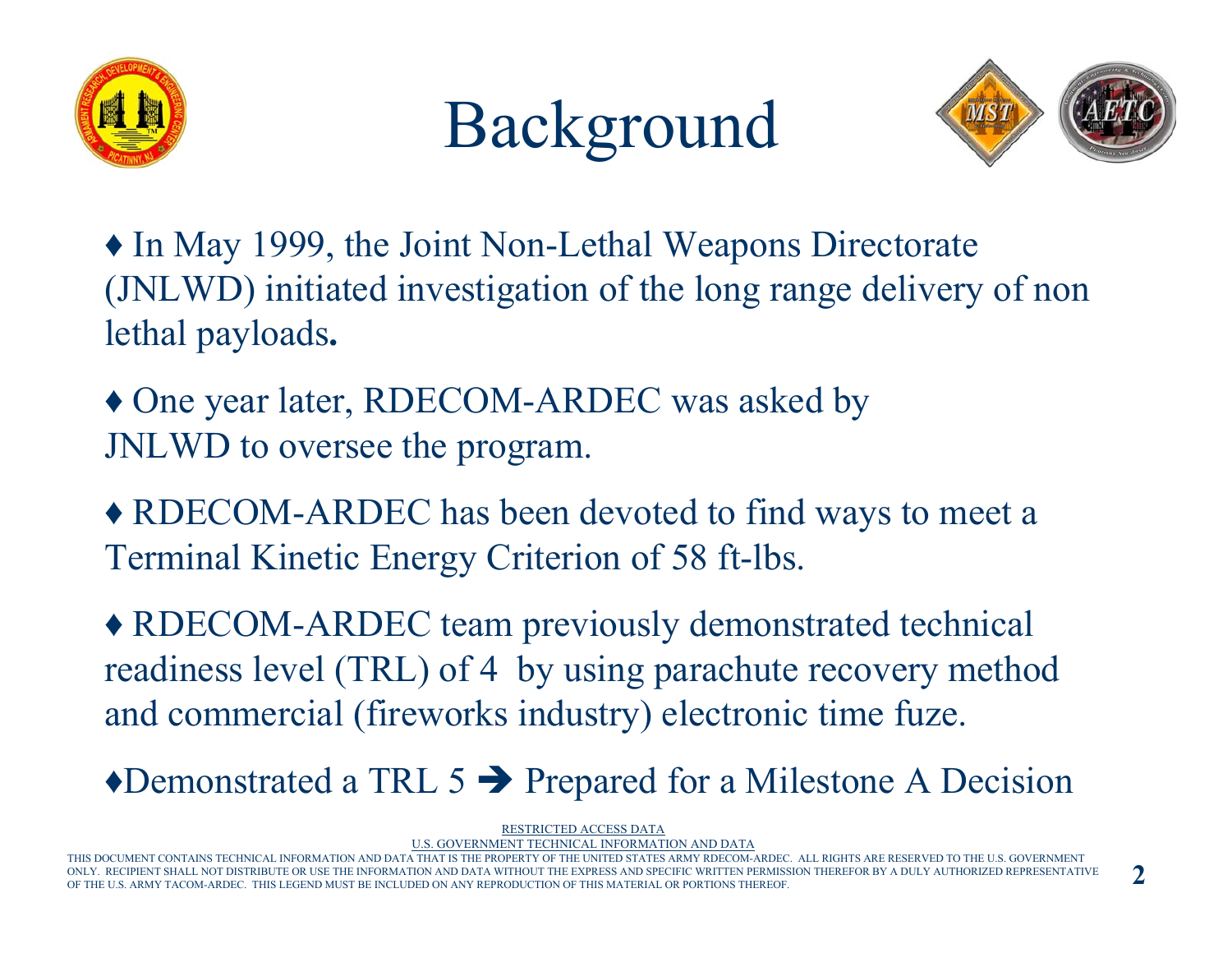

## Mission Needs



- Today's non-lethal capability, such as rubber bullets or tear-gas requires soldiers to put themselves in the middle of a crowd to disperse it, thus putting themselves in harms way of potential suicide bombers or improvised explosive devices.
- Current projectile delivery components can impact and injure crowds or property on the ground.
	- **Increase risk of riot and negative image.**
	- **Liable for collateral damage.**
- Providing a non-lethal mortar carrier projectile gives the warfighter a capability of crowd control from a stand-off distance.

RESTRICTED ACCESS DATA

TECHNICAL INFORMATION AND DATA

THIS DOCUMENT CONTAINS TECHNICAL INFORMATION AND DATA THAT IS THE PROPERTY OF THE UNITED STATES ARMY RDECOM-ARDEC. ALL RIGHTS ARE RESERVED TO THE U.S. GOVERNMENT NOT DISTRIBUTE OR USE THE INFORMATION AND DATA U.S. ARMY TACOM-ARDEC. THIS LEGEND MUST BE INCLUDED ON ANY REPRODUCTION OF THIS MATERIAL OR PORTIONS THEREOF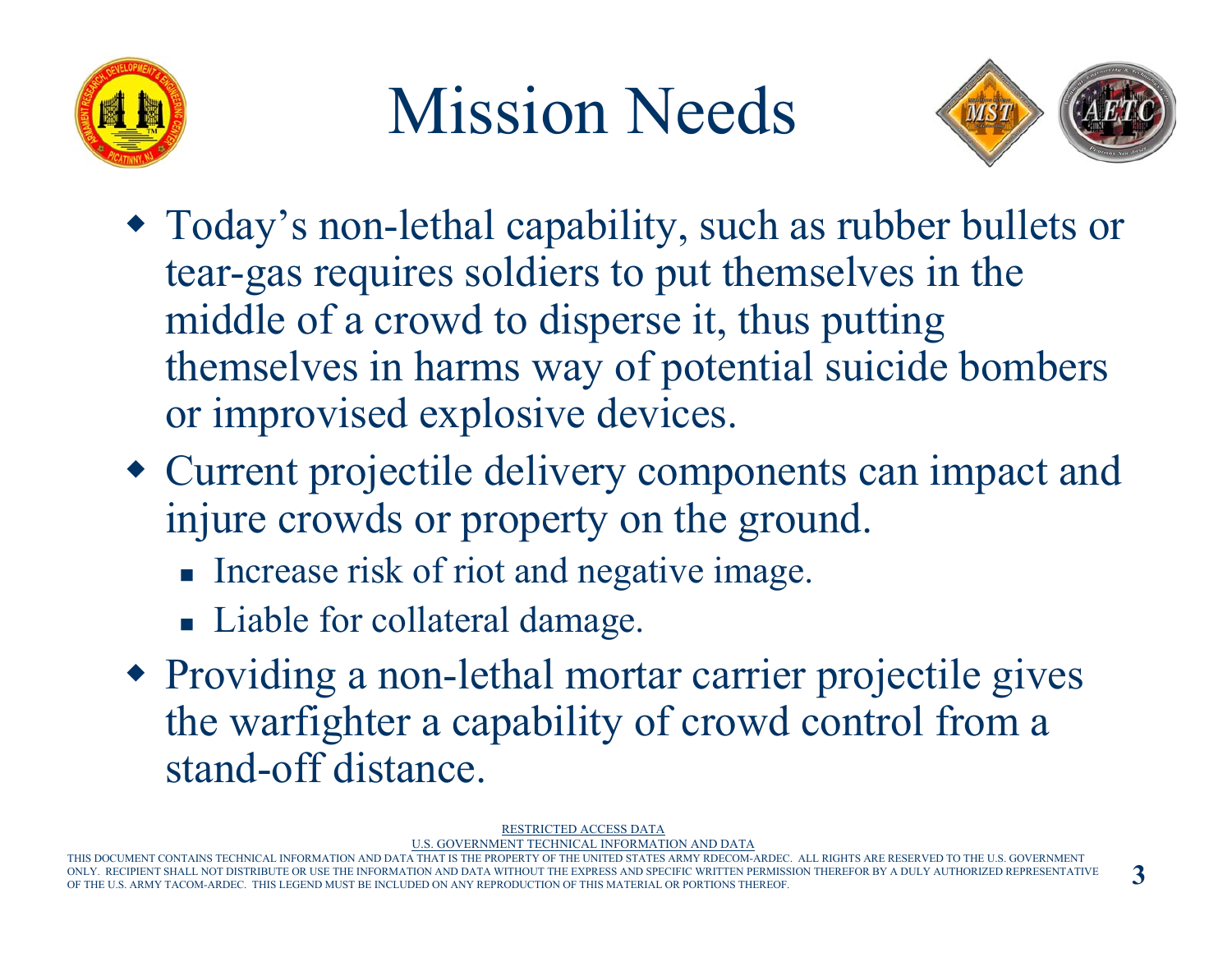# **HEMOCAP Meets Mission Need**



- Can be fired from an existing weapon system as the conventional munitions without requiring additional training.
- Warfighters have the ability to fire non-lethal and lethal munitions without changing weapon configuration.
- Able to engage combatants with lethal capability while preventing the buildup of concentrations of non-combatants.
- Decelerator system is deployed to bring all the components to the ground to ensure there will be no fatalities from the delivery system.

The government will minimize liability due to collateral

property damage and human casualties.

 $\bullet$ 



RESTRICTED ACCESS DATAU.S. GOVERNMENT TECHNICAL INFORMATION AND DATA

THIS DOCUMENT CONTAINS TECHNICAL INFORMATION AND DATA THAT IS THE PROPERTY OF THE UNITED STATES ARMY RDECOM-ARDEC. ALL RIGHTS ARE RESERVED TO THE U.S. GOVERNMENT ONLY. RECIPIENT SHALL NOT DISTRIBUTE OR USE THE INFORMATION AND DATA WITHOUT THE EXPRESS AND SPECIFIC WRITTEN PERMISSION THEREFOR BY A DULY AUTHORIZED REPRESENTATIVE U.S. ARMY TACOM-ARDEC. THIS LEGEND MUST BE INCLUDED ON ANY REPRODUCTION OF THIS MATERIAL OR PORTIONS THEREOF.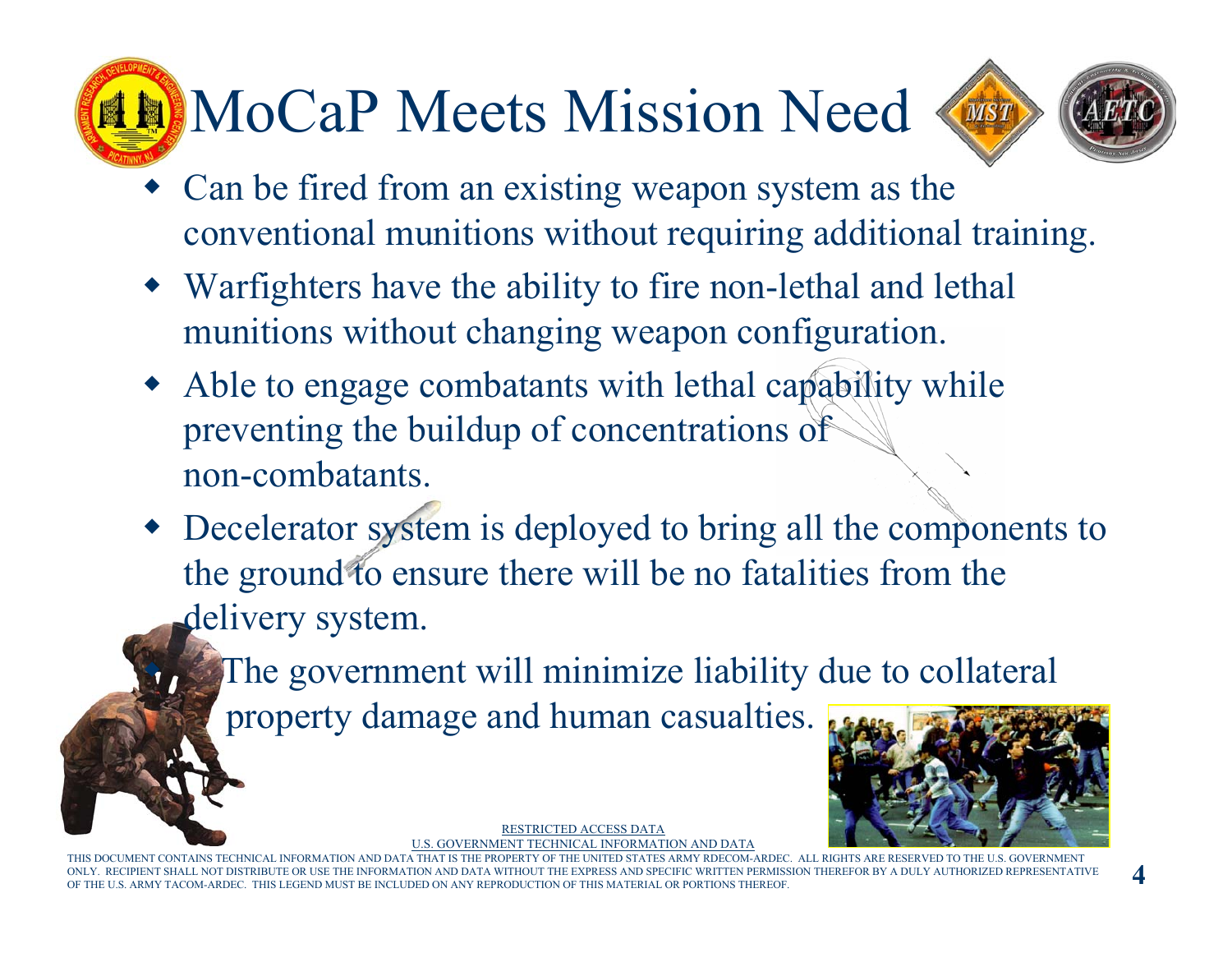

# Design Requirements



- $\triangleleft$  Range  $>$  2500 meters
- KE < 58 foot-pounds
- Fire from an existing weapon system
- No additional training requirements.

MATION AND DATA THAT IS THE PROPERTY OF THE UNITED STATES ARMY RDECOM-ARDEC. ALL RIGHTS ARE RESERVED TO THE U.S. GOVERNMENT RECIPIENT SHALL NOT DISTRIBUTE OR USE THE INFORMATION AND DATA WITHOUT THE EXPRESS AND SPECIFIC WRITTEN PERMISSION THEREFOR BY A DULY AUTHORIZED REPRESENTATIVE OF THE U.S. ARMY TACOM-ARDEC. THIS LEGEND MUST BE INCLUDED ON ANY REPRODUCTION OF THIS MATERIAL OR PORTIONS THEREOF.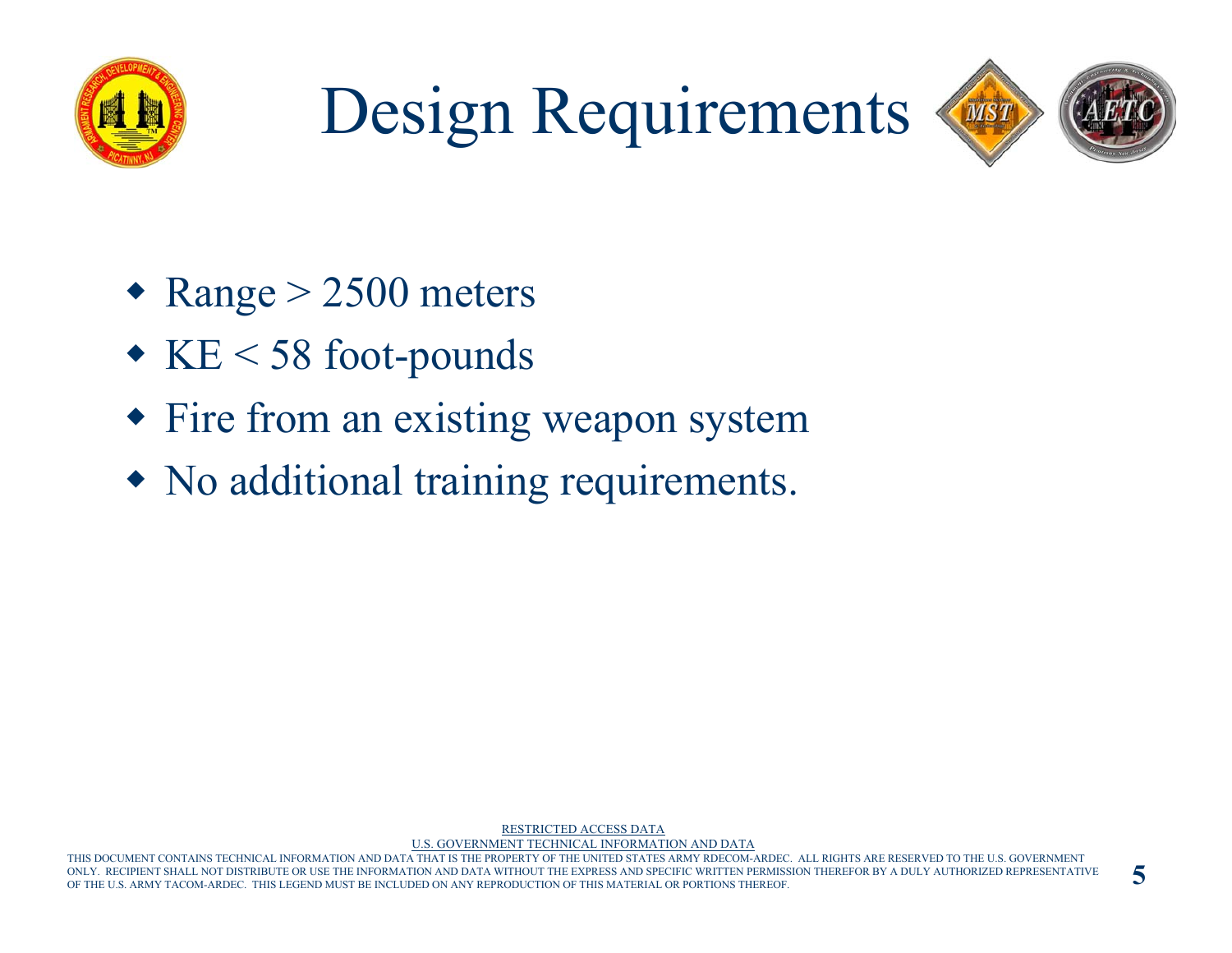#### MoCaP Design







RESTRICTED ACCESS DATA

U.S. GOVERNMENT TECHNICAL INFORMATION AND DATA

THIS DOCUMENT CONTAINS TECHNICAL INFORMATION AND DATA THAT IS THE PROPERTY OF THE UNITED STATES ARMY RDECOM-ARDEC. ALL RIGHTS ARE RESERVED TO THE U.S. GOVERNMENT ONLY. RECIPIENT SHALL NOT DISTRIBUTE OR USE THE INFORMATION AND DATA WITHOUT THE EXPRESS AND SPECIFIC WRITTEN PERMISSION THEREFOR BY A DULY AUTHORIZED REPRESENTATIVE OF THE U.S. ARMY TACOM-ARDEC. THIS LEGEND MUST BE INCLUDED ON ANY REPRODUCTION OF THIS MATERIAL OR PORTIONS THEREOF.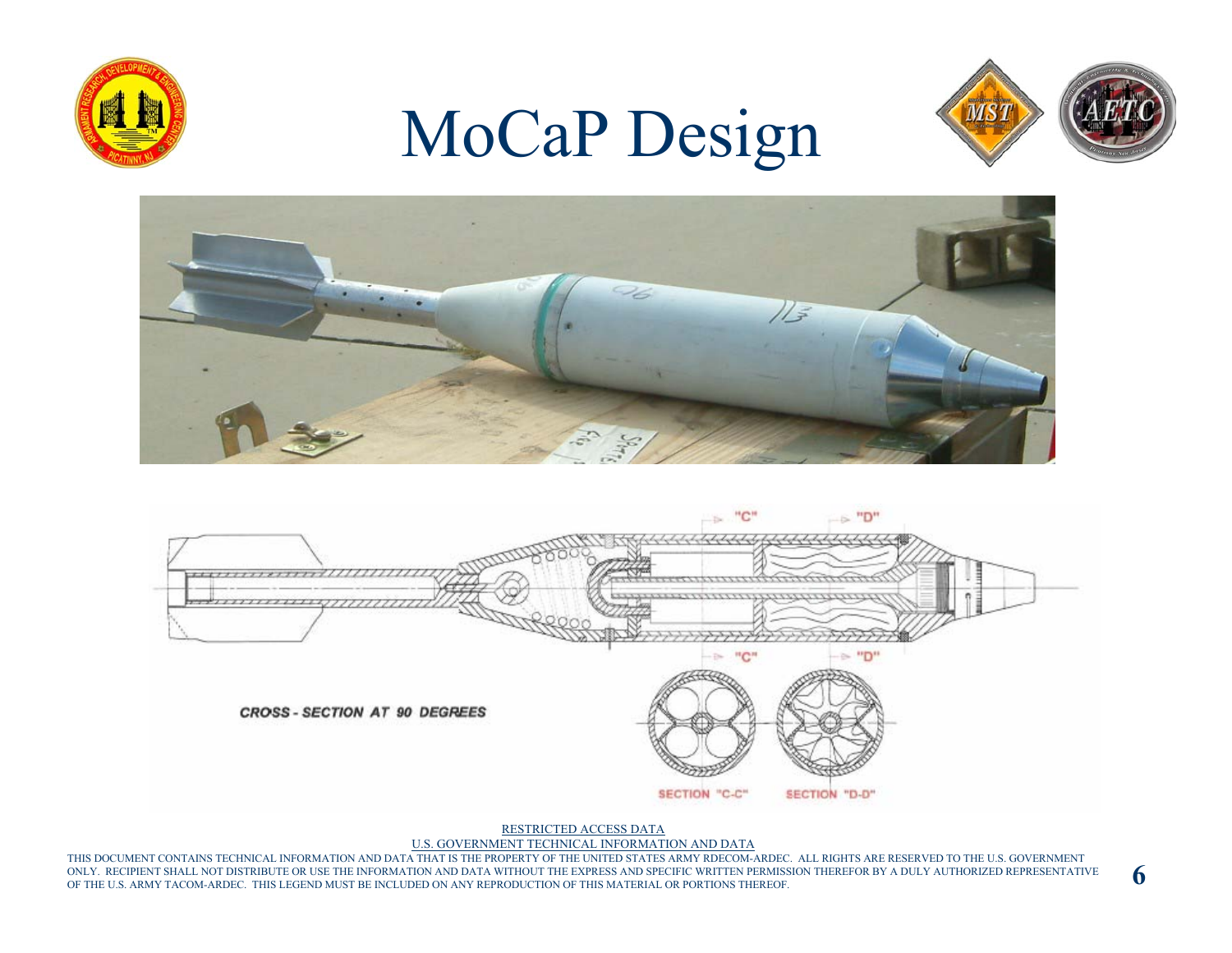

RESTRICTED ACCESS DATAU.S. GOVERNMENT TECHNICAL INFORMATION AND DATA

THIS DOCUMENT CONTAINS TECHNICAL INFORMATION AND DATA THAT IS THE PROPERTY OF THE UNITED STATES ARMY RDECOM-ARDEC. ALL RIGHTS ARE RESERVED TO THE U.S. GOVERNMENT ONLY. RECIPIENT SHALL NOT DISTRIBUTE OR USE THE INFORMATION AND DATA WITHOUT THE EXPRESS AND SPECIFIC WRITTEN PERMISSION THEREFOR BY A DULY AUTHORIZED REPRESENTATIVE OF THE U.S. ARMY TACOM-ARDEC. THIS LEGEND MUST BE INCLUDED ON ANY REPRODUCTION OF THIS MATERIAL OR PORTIONS THEREOF.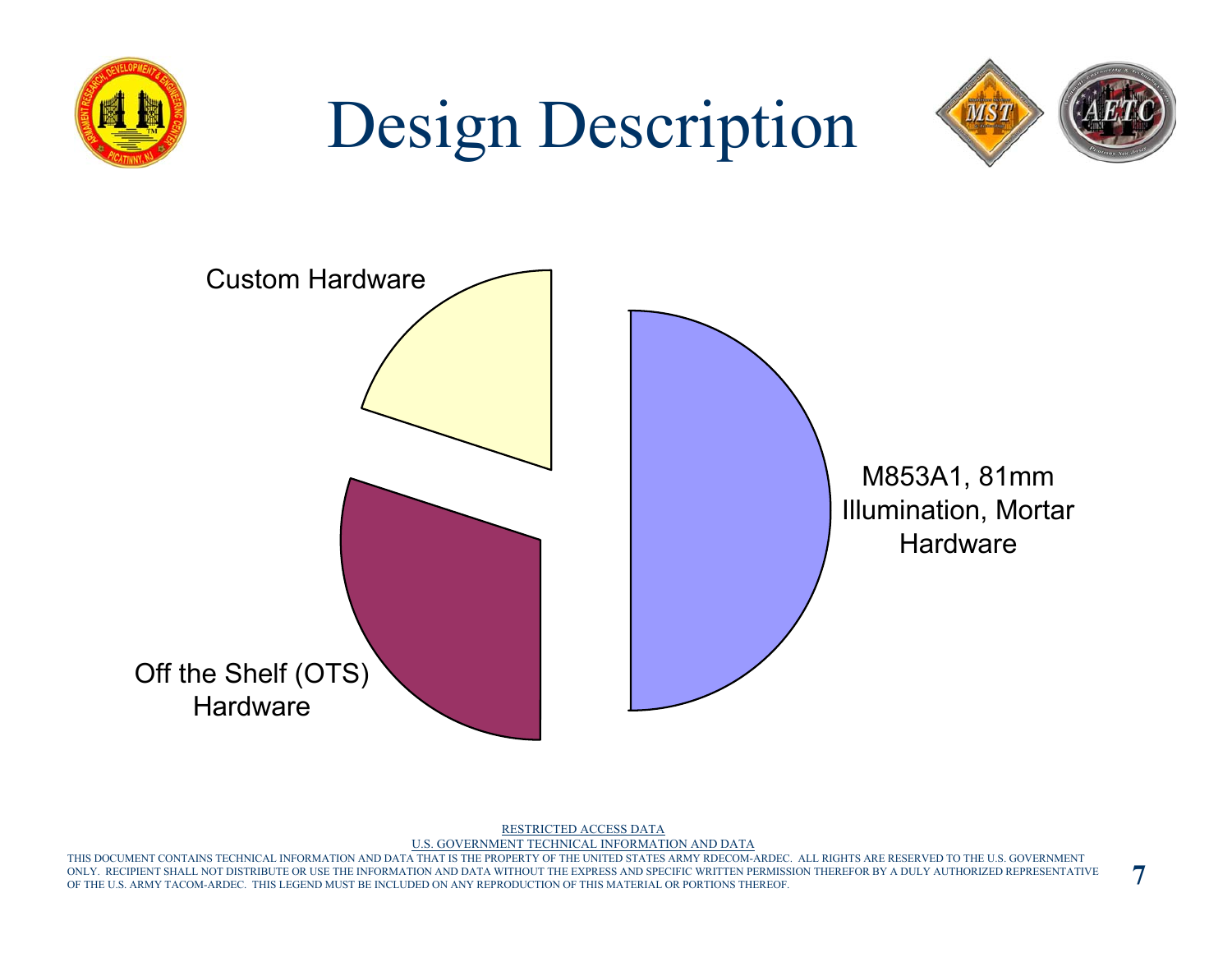



## Design Features

- Forward Ejection
- Pressure Tube
- Vent System
- Tethering System
- Dual Parachute System

IMENT CONTAINS TECHNICAL INFORMATION AND DATA THAT IS THE PROPERTY OF THE UNITED STATES ARMY RDECOM-ARDEC. ALL RIGHTS ARE RESERVED TO THE U.S. GOVERNMENT ONLY. RECIPIENT SHALL NOT DISTRIBUTE OR USE THE INFORMATION AND DATA WITHOUT THE EXPRESS AND SPECIFIC WRITTEN PERMISSION THEREFOR BY A DULY AUTHORIZED REPRESENTATIVE OF THE U.S. ARMY TACOM-ARDEC. THIS LEGEND MUST BE INCLUDED ON ANY REPRODUCTION OF THIS MATERIAL OR PORTIONS THEREOF.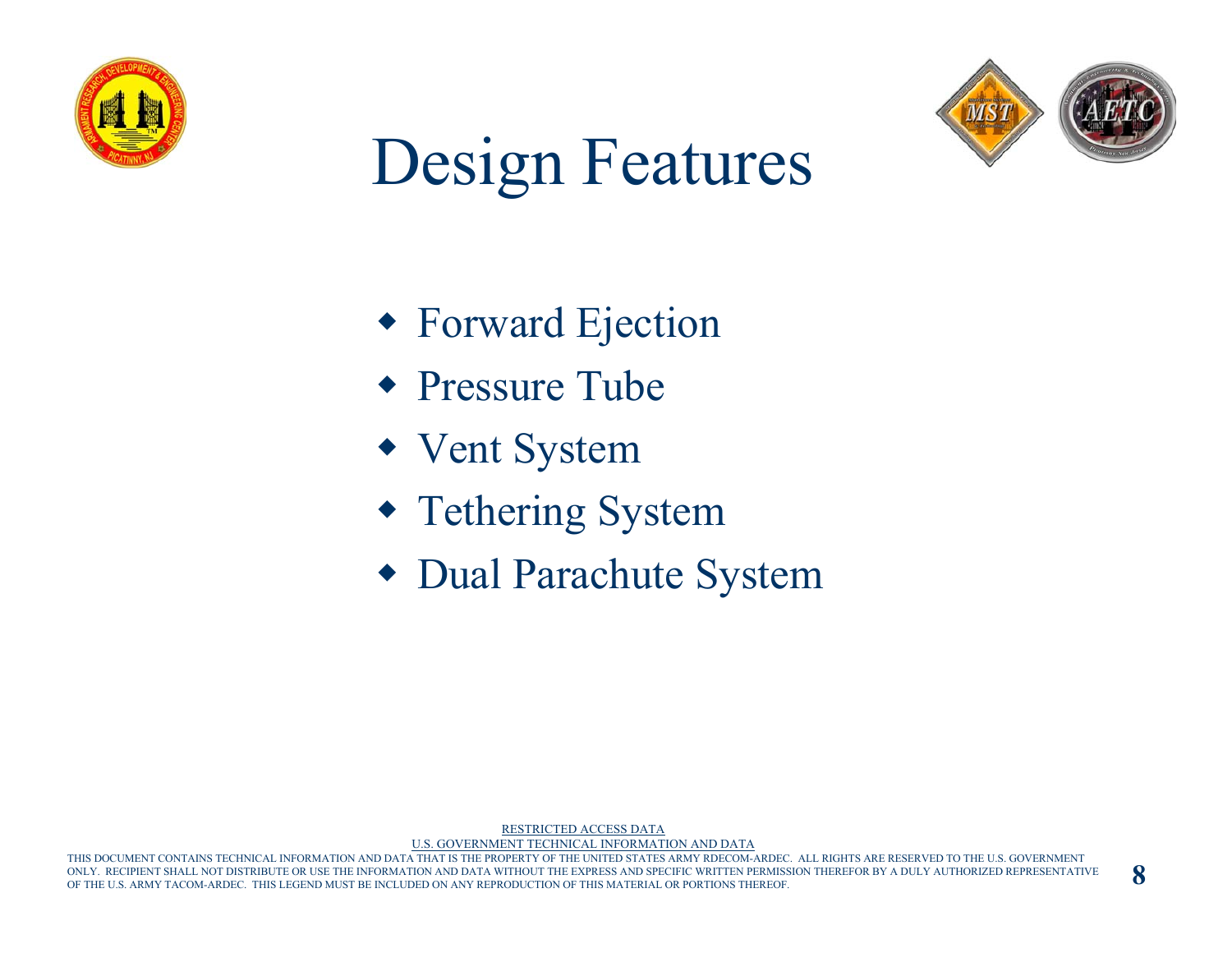

## Forward Ejection





- Utilize the ejection concept proven during previous Proof of Principal.
- Utilize an existing fuze for simplicity and provide required stability.
	- **Developing a new fuze is a major program that should be avoided.**
	- **Weight of the fuze is required for static stability.**
- Avoid mid-body separation.
	- **Exerchleriful Exerchler** Ejecting two masses in opposite directions requires stronger tethering which raises packing (volume) concerns.

RESTRICTED ACCESS DATA

U.S. GOVERNMENT TECHNICAL INFORMATION AND DATA

THIS DOCUMENT CONTAINS TECHNICAL INFORMATION AND DATA THAT IS THE PROPERTY OF THE UNITED STATES ARMY RDECOM-ARDEC. ALL RIGHTS ARE RESERVED TO THE U.S. GOVERNMENT UENT SHALL NOT DISTRIBUTE OR USE THE INFORMATION AND DATA WITHOUT THE EXPRESS AND SPECIFIC WRITTEN PERMISSION THEREFOR BY A DULY AUTHORIZED REPRESENTATIVE OF THE U.S. ARMY TACOM-ARDEC. THIS LEGEND MUST BE INCLUDED ON ANY REPRODUCTION OF THIS MATERIAL OR PORTIONS THEREOF.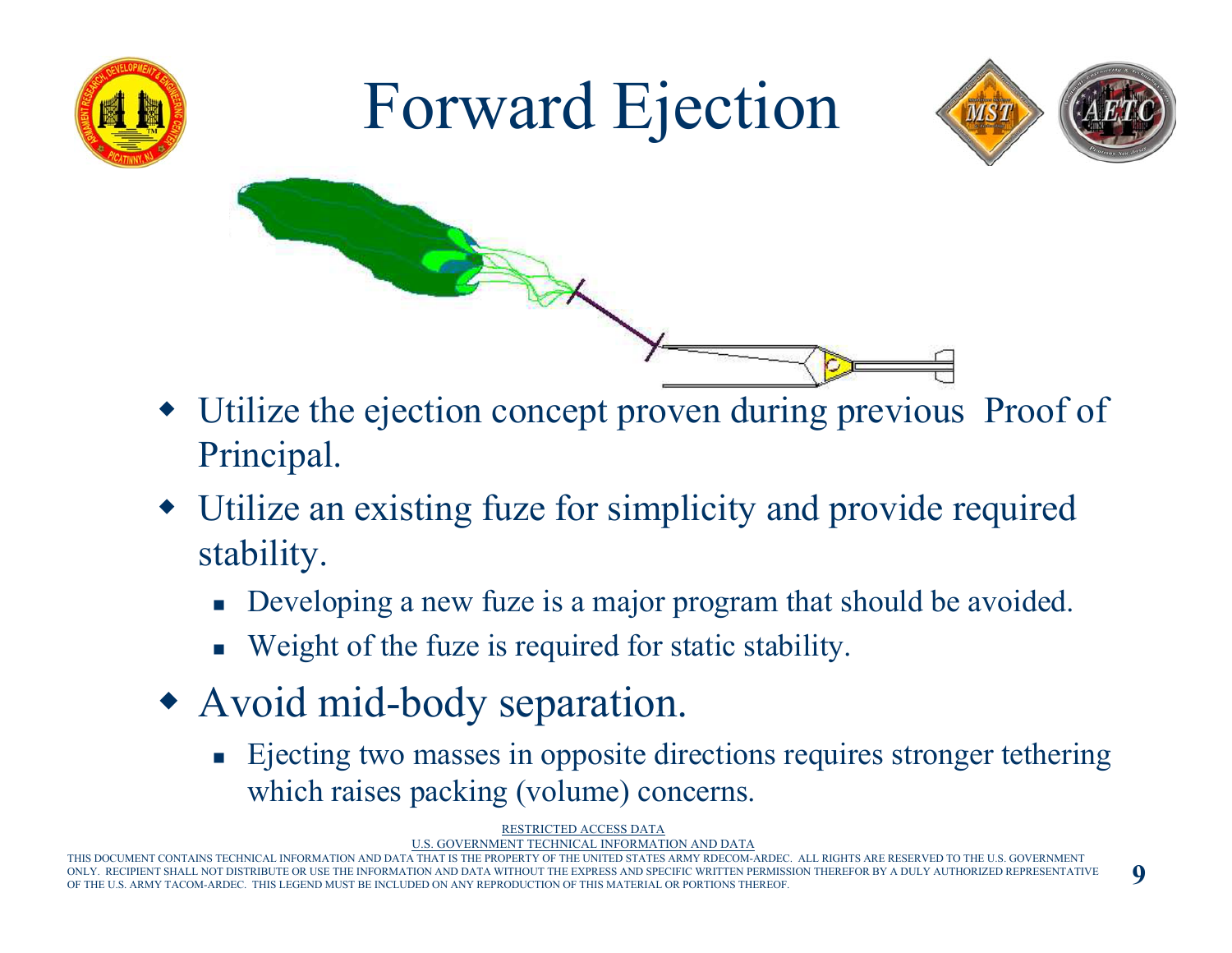

# Pressure Tube



- Provide passage to transfer expulsion gas to boattail for rear pressurization.
- Provide structural support to the system.
	- **Support the G-force due to the fuze weight during** launch – the body can be made lighter (weight reduction potential).
- Riser is looped around the tube:
	- **Provide swivel function (leaning system components).**
- Lab test completed to determine optimum size.
	- RESTRICTED ACCESS DATAA close bomb test conducted to check: choking  $\&$ optimum inner diameter of the tube & determine tube thickness.

U.S. GOVERNMENT TECHNICAL INFORMATION AND DATA

THIS DOCUMENT CONTAINS TECHNICAL INFORMATION AND DATA THAT IS THE PROPERTY OF THE UNITED STATES ARMY RDECOM-ARDEC. ALL RIGHTS ARE RESERVED TO THE U.S. GOVERNMENT ONLY. RECIPIENT SHALL NOT DISTRIBUTE OR USE THE INFORMATION AND DATA WITHOUT THE EXPRESS AND SPECIFIC WRITTEN PERMISSION THEREFOR BY A DULY AUTHORIZED REPRESENTATIVE U.S. ARMY TACOM-ARDEC. THIS LEGEND MUST BE INCLUDED ON ANY REPRODUCTION OF THIS MATERIAL OR PORTIONS THEREOF.



**10**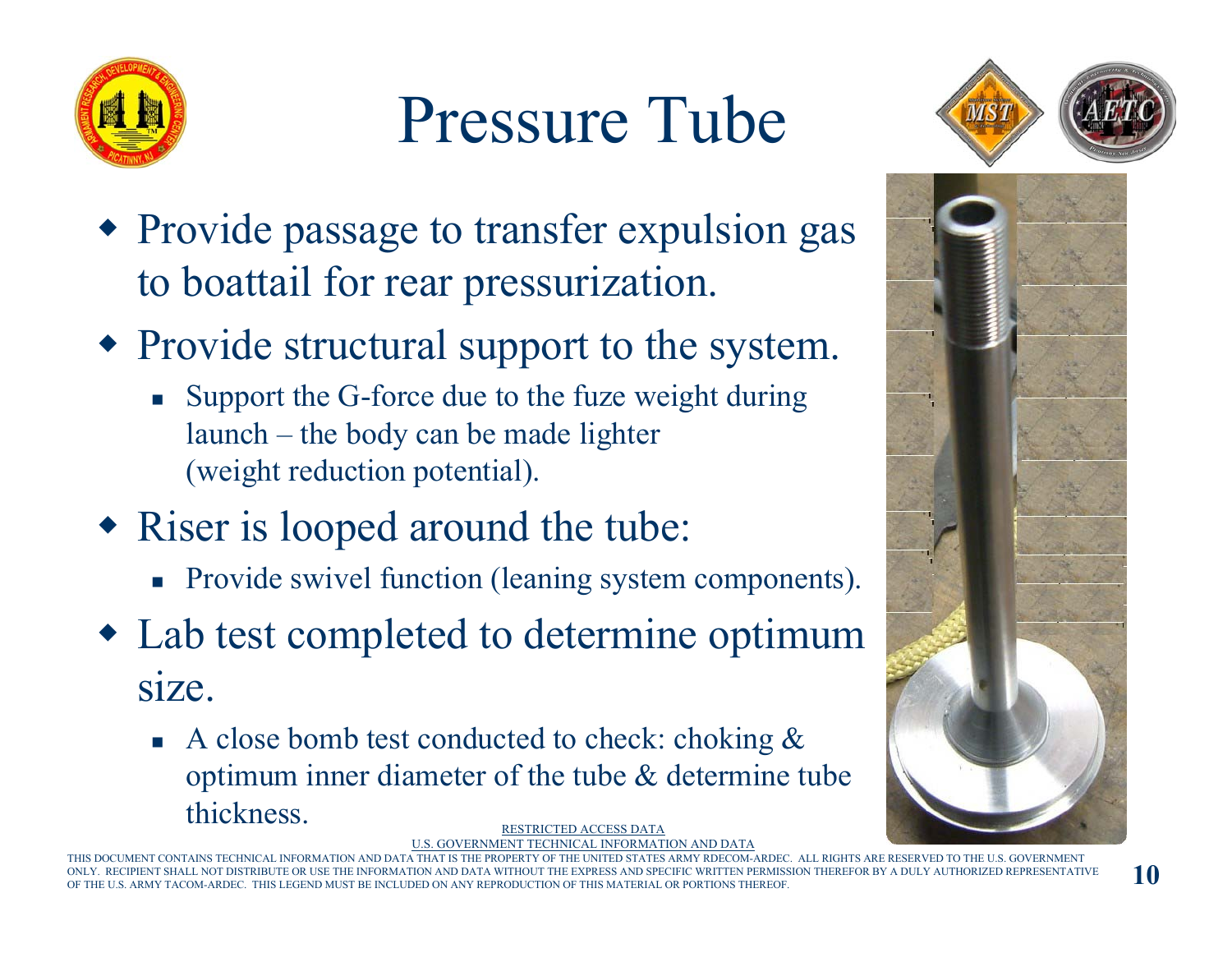

## Separation Test



- Functioned Fuze to evaluate Performance.
- Results
	- **Tethering System failed**
	- Need to vent excess pressure



RESTRICTED ACCESS DATAU.S. GOVERNMENT TECHNICAL INFORMATION AND DATA

AND DATA THAT IS THE PROPERTY OF THE UNITED STATES ARMY RDECOM-ARDEC. ALL RIGHTS ARE RESERVED TO THE U.S. GOVERNMENT RECIPIENT SHALL NOT DISTRIBUTE OR USE THE INFORMATION AND DATA WITHOUT THE EXPRESS AND SPECIFIC WRITTEN PERMISSION THEREFOR BY A DULY AUTHORIZED REPRESENTATIVE OF THE U.S. ARMY TACOM-ARDEC. THIS LEGEND MUST BE INCLUDED ON ANY REPRODUCTION OF THIS MATERIAL OR PORTIONS THEREOF.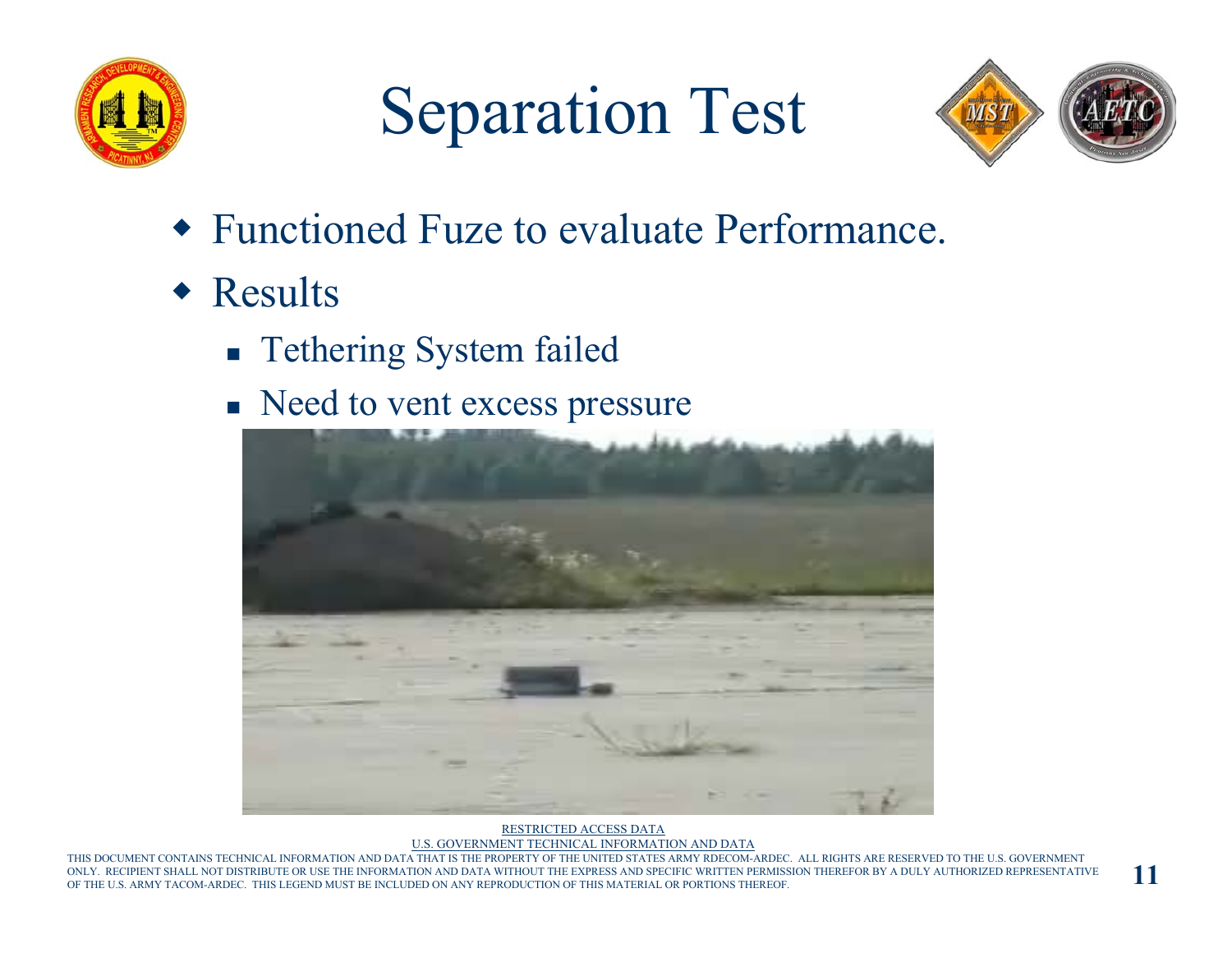

#### Lessons Learned



- Observed "Gun Effect".
- Producibility issues during LAP lead team to develop a modular design for easier assembly.



RESTRICTED ACCESS DATAU.S. GOVERNMENT TECHNICAL INFORMATION AND DATA

IENT CONTAINS TECHNICAL INFORMATION AND DATA THAT IS THE PROPERTY OF THE UNITED STATES ARMY RDECOM-ARDEC. ALL RIGHTS ARE RESERVED TO THE U.S. GOVERNMENT RECIPIENT SHALL NOT DISTRIBUTE OR USE THE INFORMATION AND DATA WITHOUT THE EXPRESS AND SPECIFIC WRITTEN PERMISSION THEREFOR BY A DULY AUTHORIZED REPRESENTATIVE OF THE U.S. ARMY TACOM-ARDEC. THIS LEGEND MUST BE INCLUDED ON ANY REPRODUCTION OF THIS MATERIAL OR PORTIONS THEREOF.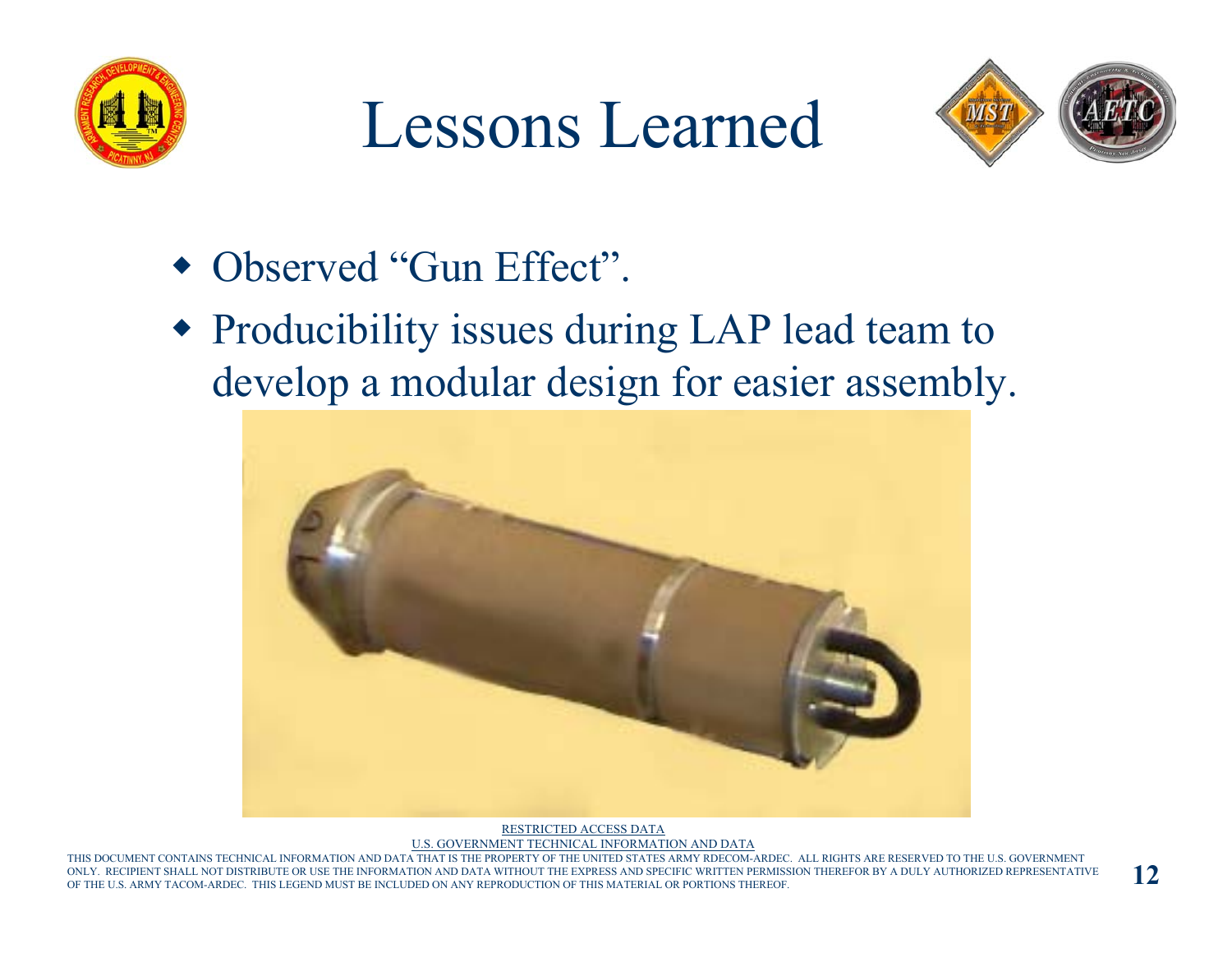

## Vent System





- Modification of the fuze expulsion charge is not an option.
- Out-of-Box concept to reduce gun effect.
	- F. Major setback of the design development required major brainstorming.
		- Able to break the four shear pins.
		- Minimize gun effect to reduce force on the tethering system.
		- Optimize payload volume.
		- Provide reasonable volume for parachute system.

Performed DOE to determine best venting size.

RESTRICTED ACCESS DATA

U.S. GOVERNMENT TECHNICAL INFORMATION AND DATA

THIS DOCUMENT CONTAINS TECHNICAL INFORMATION AND DATA THAT IS THE PROPERTY OF THE UNITED STATES ARMY RDECOM-ARDEC. ALL RIGHTS ARE RESERVED TO THE U.S. GOVERNMENT IENT SHALL NOT DISTRIBUTE OR USE THE INFORMATION AND DATA WITHOUT THE EXPRESS AND SPECIFIC WRITTEN PERMISSION THEREFOR BY A DULY AUTHORIZED REPRESENTATIVE OF THE U.S. ARMY TACOM-ARDEC. THIS LEGEND MUST BE INCLUDED ON ANY REPRODUCTION OF THIS MATERIAL OR PORTIONS THEREOF.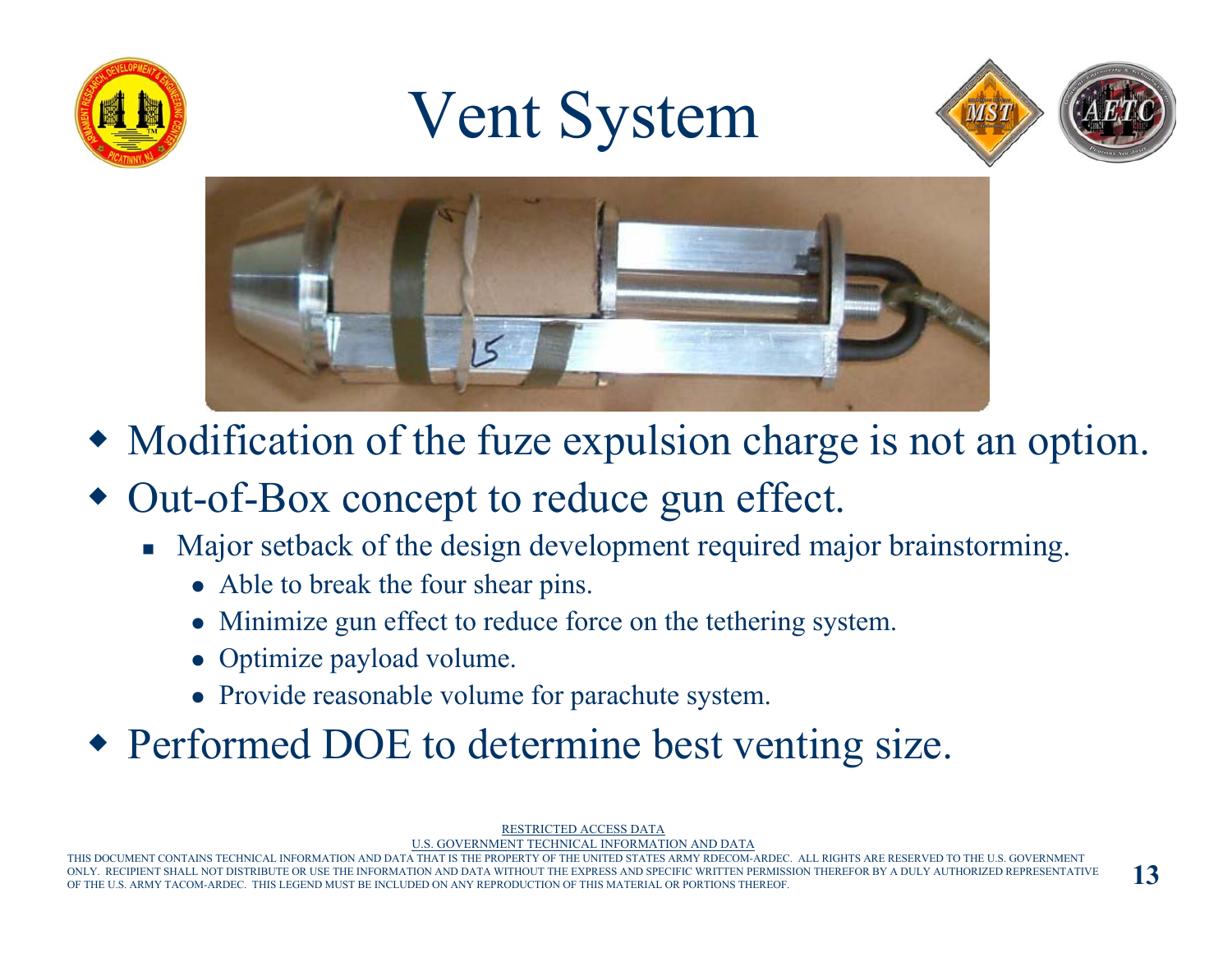

# Tethering System





- Static pull test indicated OTS swivel as weakest link.  $\oint$ 
	- The swivel was eliminated and replaced its function by using a riser loop around the pressure tube for simplicity.
- Reinforced Kevlar with two Nylon inserts.
	- Nylon inserts were designed and reserved to break to dissipate energy upon an excessive force condition.



RESTRICTED ACCESS DATA

U.S. GOVERNMENT TECHNICAL INFORMATION AND DATA

THIS DOCUMENT CONTAINS TECHNICAL INFORMATION AND DATA THAT IS THE PROPERTY OF THE UNITED STATES ARMY RDECOM-ARDEC. ALL RIGHTS ARE RESERVED TO THE U.S. GOVERNMENT ENT SHALL NOT DISTRIBUTE OR USE THE INFORMATION AND DATA WITHOUT THE EXPRESS AND SPECIFIC WRITTEN PERMISSION THEREFOR BY A DULY AUTHORIZED REPRESENTATIVE OF THE U.S. ARMY TACOM-ARDEC. THIS LEGEND MUST BE INCLUDED ON ANY REPRODUCTION OF THIS MATERIAL OR PORTIONS THEREOF.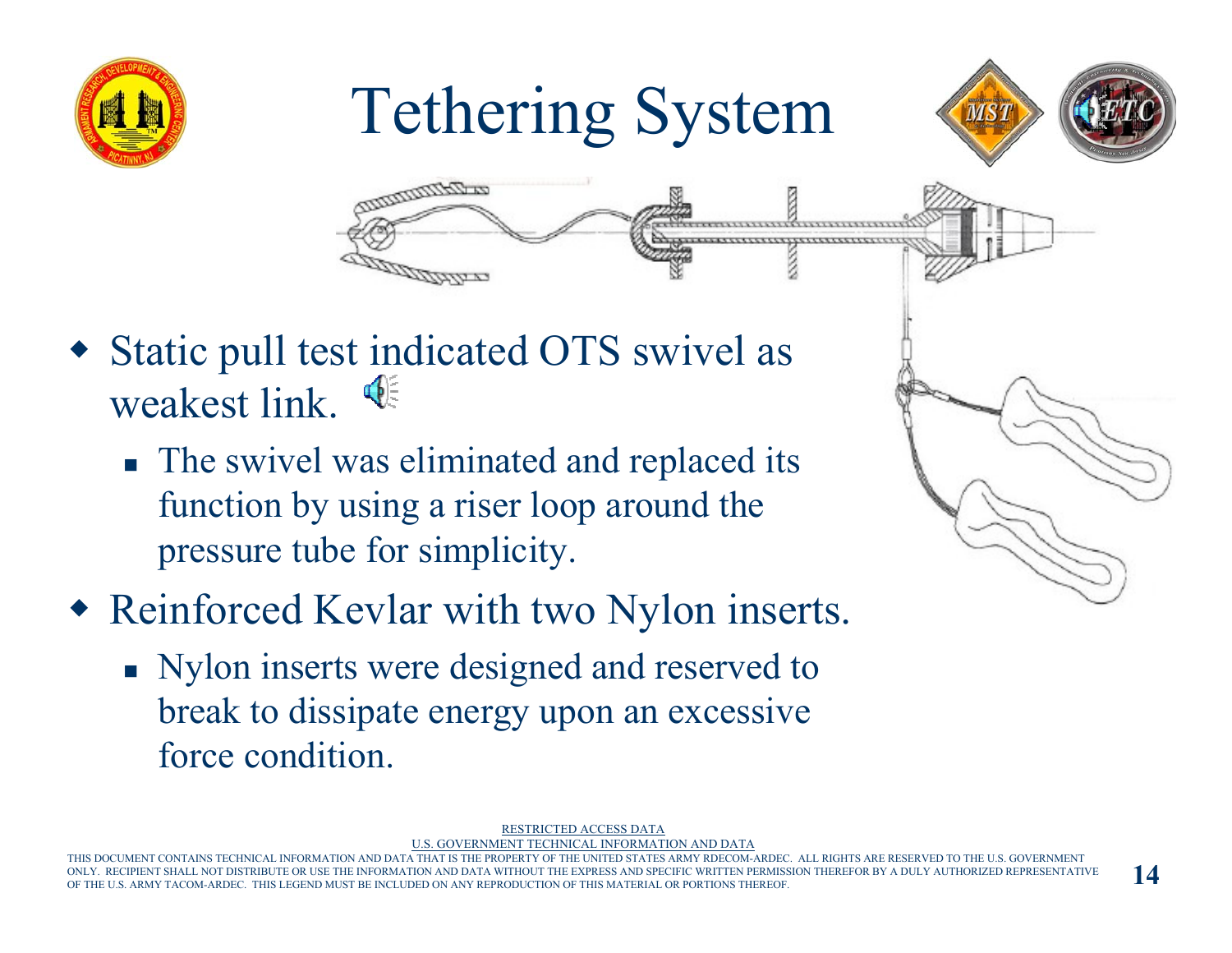

### Dual Parachute System



#### Utilize given volume.

 Two parachutes were the best option due to two vent tubes on sides and one pressure tube in the middle.

#### Increase Reliability.

The chutes are independent of each other; increase reliability.

#### Meet KE requirements

F. Successful opening of the two small chutes in the design is sufficient to meet 58 ft-lb KE requirements.



#### RESTRICTED ACCESS DATA

U.S. GOVERNMENT TECHNICAL INFORMATION AND DATA

THIS DOCUMENT CONTAINS TECHNICAL INFORMATION AND DATA THAT IS THE PROPERTY OF THE UNITED STATES ARMY RDECOM-ARDEC. ALL RIGHTS ARE RESERVED TO THE U.S. GOVERNMENT PIENT SHALL NOT DISTRIBUTE OR USE THE INFORMATION AND DATA WITHOUT THE EXPRESS AND SPECIFIC WRITTEN PERMISSION THEREFOR BY A DULY AUTHORIZED REPRESENTATIVE OF THE U.S. ARMY TACOM-ARDEC. THIS LEGEND MUST BE INCLUDED ON ANY REPRODUCTION OF THIS MATERIAL OR PORTIONS THEREOF.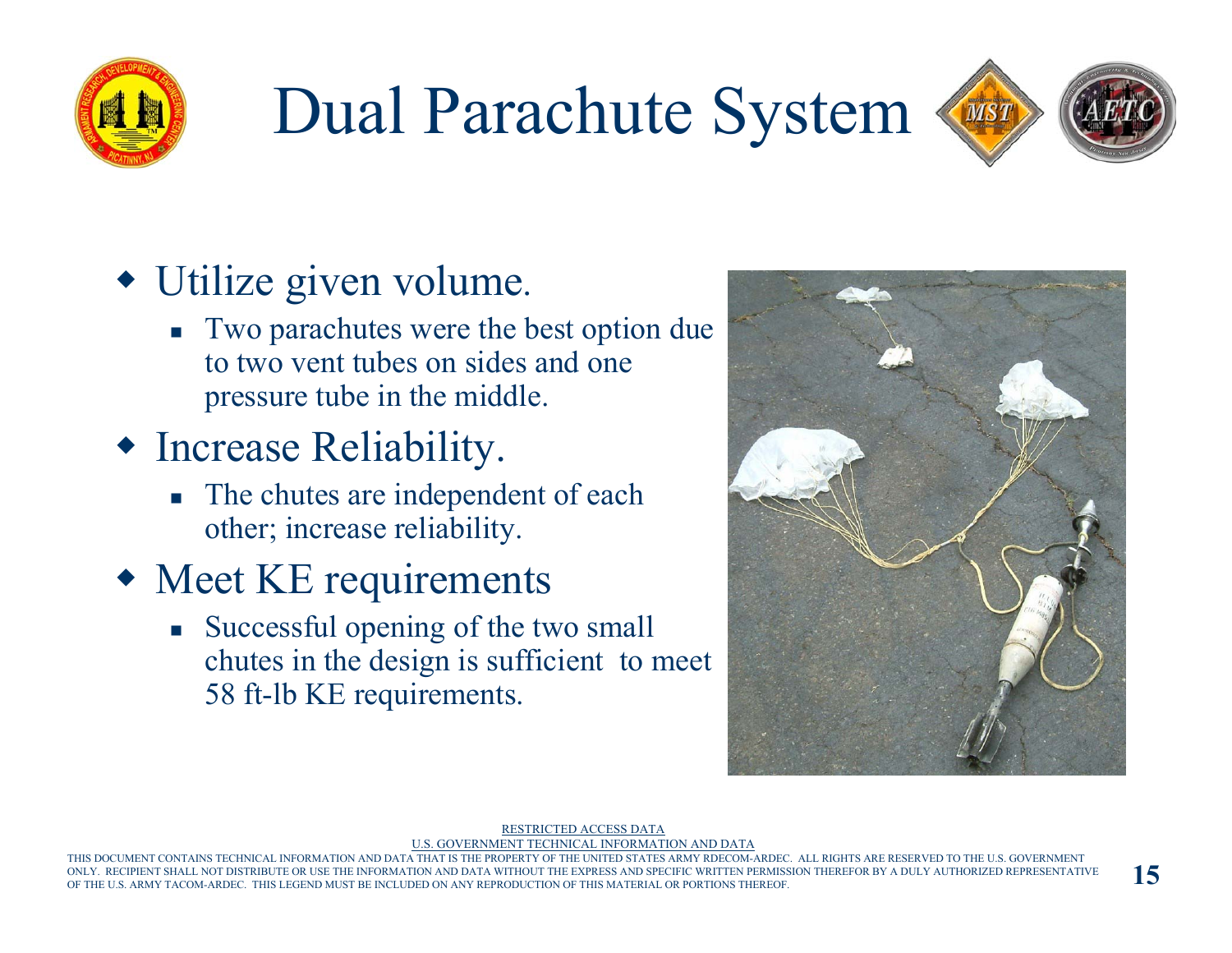

# Ballistic Firing



- Demonstrated Range > 2500 m.
- Successfully deployed payload and decelerator.
- Met KE requirement.
- Previously fired from the existing 81mm M252 Mortar System.
- Demonstrated TRL of 5.



RESTRICTED ACCESS DATA

U.S. GOVERNMENT TECHNICAL INFORMATION AND DATA

THIS DOCUMENT CONTAINS TECHNICAL INFORMATION AND DATA THAT IS THE PROPERTY OF THE UNITED STATES ARMY RDECOM-ARDEC. ALL RIGHTS ARE RESERVED TO THE U.S. GOVERNMENT IC WRITTEN PERMISSION THEREFOR BY A DULY AUTHORIZED REPRESENTATIVE OF THE U.S. ARMY TACOM-ARDEC. THIS LEGEND MUST BE INCLUDED ON ANY REPRODUCTION OF THIS MATERIAL OR PORTIONS THEREOF.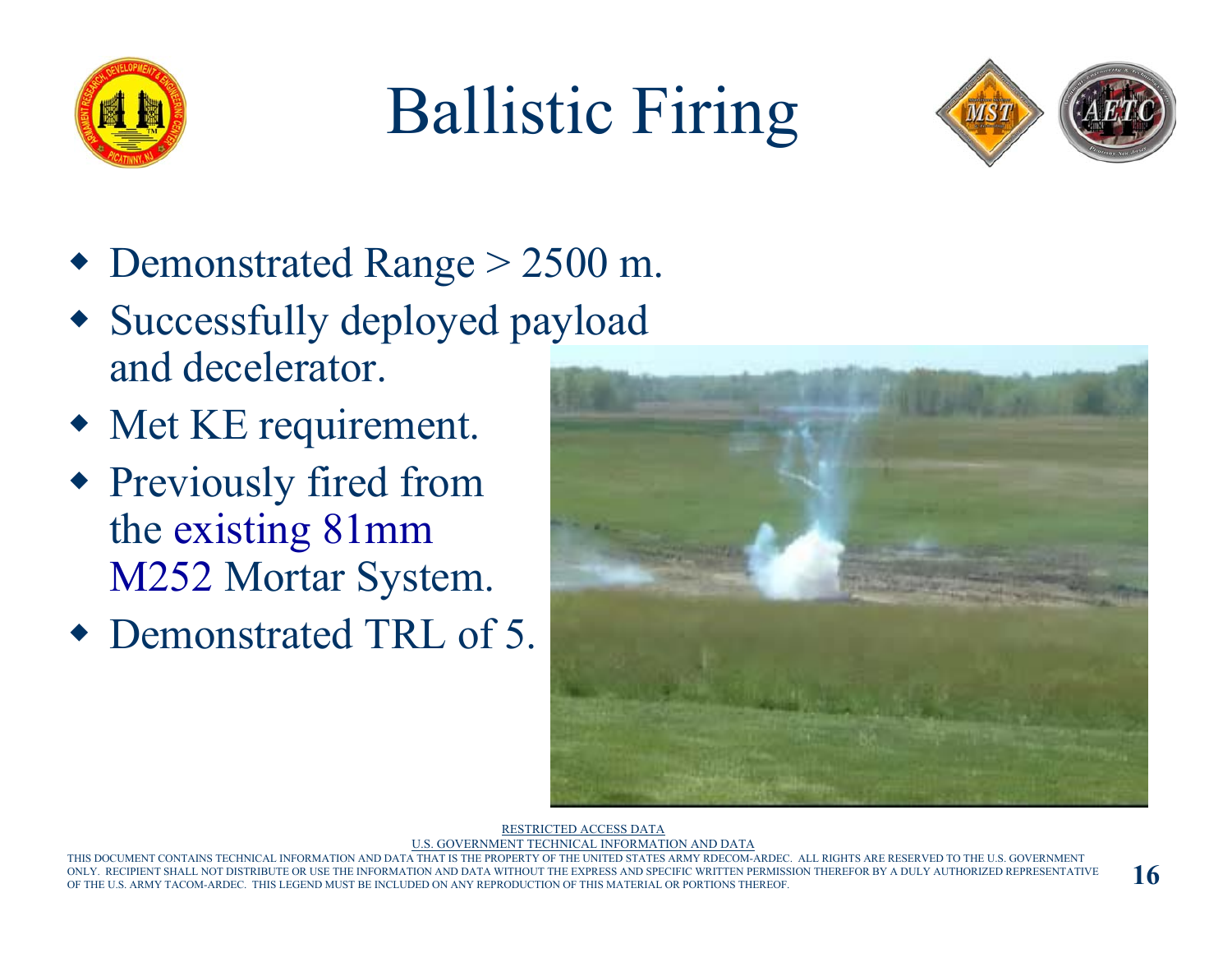

# Possible MoCaP Variants



- Flash-bang
- Malodorant
- Acoustic (Screamer)
- Sensors
- Beacon (Transmitter)
- Jamming System
- Liquid Tagging / Marking
- Location Marking
- Battle Damage Assessment
- Surveillance Imaging
- MEMS Delivery